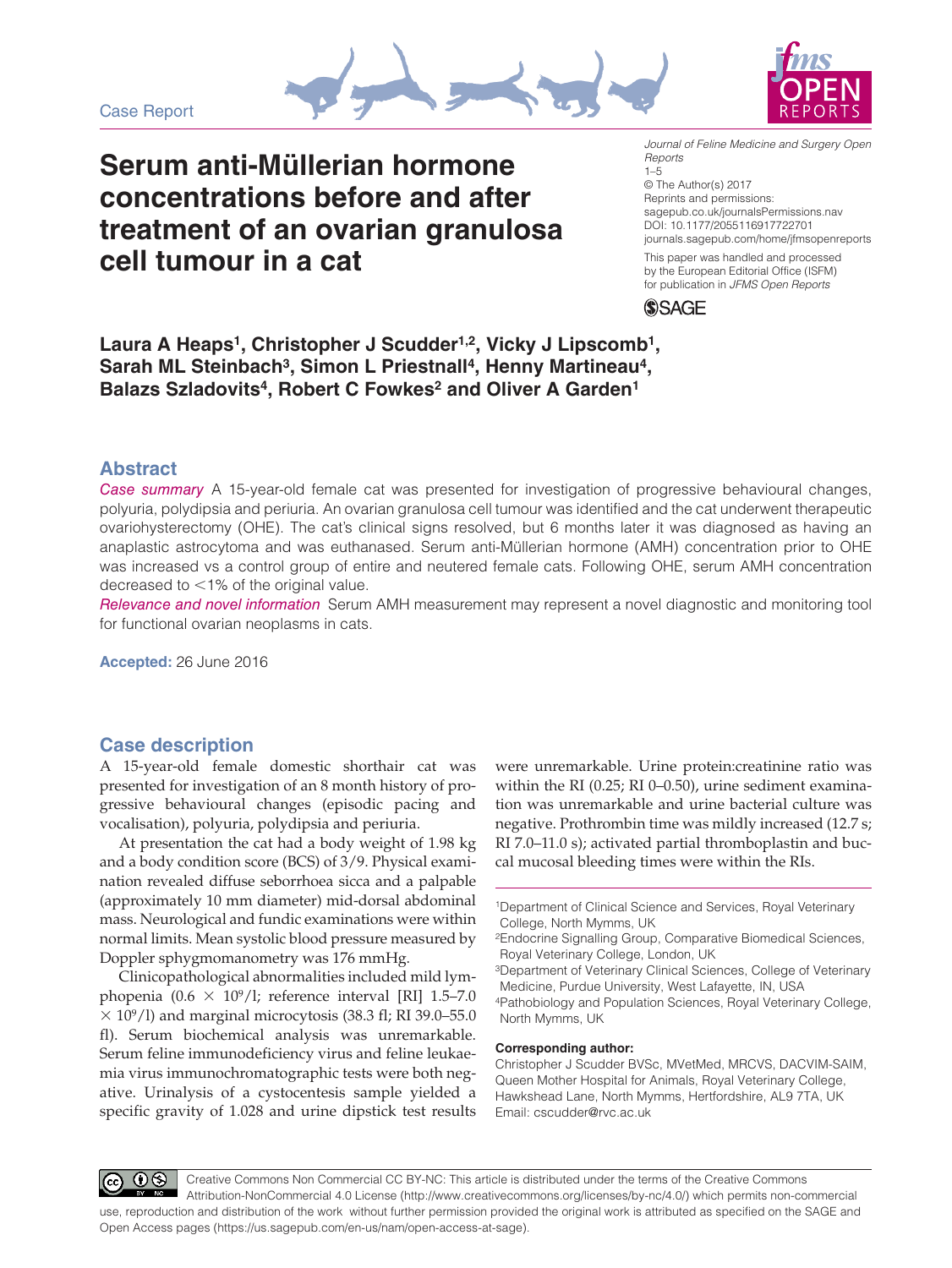**Figure 1** Fine-needle aspirate cytology from the right ovary. Epithelial cells arranged in acinar-like structures with bright eosinophilic granular material in the middle (Call–Exner bodies);  $\times$  40 oil objective, Modified Wright's stain. Bar = 10  $\mu$ m

Abdominal ultrasound examination revealed heterogenous enlargement of the right ovary (11 mm diameter), the uterine wall thickness was normal and the uterine lumen contained a small volume of anechoic material. Cytological review of fine-needle aspirates from the right ovary found epithelial cells commonly arranged in acinarlike structures with bright eosinophilic granular material in the middle, consistent with Call–Exner bodies (Figure 1). These findings were suggestive of a granulosa cell tumour  $(GCT)$ .<sup>1</sup> An aspirate of the anechoic uterine material revealed a total nucleated cell count of  $0.2 \times 10^9 / l$ , fluid total protein of 1.8 g/l and cytological review of the fluid identified 69% poorly preserved neutrophils, 3% lymphocytes, 27% macrophages and 1% eosinophils consistent with slight neutrophilic and macrophagic inflammation. Bacterial culture of the uterine fluid was negative. Contrast-enhanced CT (Mx8000 IDT; Philips) of the brain, abdomen and thorax did not reveal evidence of gross metastatic disease. A 4 mm hypoattenuating irregularly marginated lesion was present within the parenchyma of the right liver lobe; ultrasound-guided fine-needle aspiration of the lesion yielded only occasional clusters of hepatocytes with no evidence of metastatic disease.

The cat subsequently underwent therapeutic ovariohysterectomy (OHE), surgical biopsy of the liver lesion and biopsy of a regional lymph node to the uterus. Histopathological examination of the right ovary revealed a partially encapsulated, multi-lobular, densely cellular proliferation of neoplastic cells that almost completely effaced the normal architecture (Figure 2a). There was moderate anisocytosis and anisokaryosis, and two mitotic figures observed in 10 high power  $(\times 400)$ fields. Occasional malformed Call–Exner bodies were

seen and there were focal areas composed of theca cells. In one area towards the periphery of the ovary there was a large cluster of neoplastic cells within a thick-walled vessel, which raised concern for vascular invasion. The sections of examined uterus exhibited glandular cysts of varying sizes within the endometrium but no evidence of inflammation. Histopathological examination of the liver biopsy revealed diffuse, mild, periportal infiltrate of lymphocytes and plasma cells accompanied by a mild proliferation of cells with oval nuclei and a small amount of fibrous connective tissue. The periacinar hepatocytes were often mildly atrophic with thinning of cords and relative widening of sinusoids. There was mild hyperplasia of Ito cells and occasional lipogranulomas were also present. Multifocally, hepatocytes contained stippled brown intracytoplasmic material (lipofuscin), and rare plugging of bile canaliculi was also present. These changes were consistent with mild periacinar hepatocellular atrophy and mild chronic lymphoplasmacytic portal hepatitis. Examination of the lymph node biopsy revealed mild sinus histiocytosis and the tissue was otherwise unremarkable.

Immunohistochemistry staining for anti-Müllerian hormone (AMH) was performed as previously described.2 A citrate buffer with microwave heating antigen retrieval was performed; the primary antibody was polyclonal rabbit anti-human AMH (Abcam ab84415) and immunoreactivity was visualised using biotinylated goat antirabbit antibody (Vectastain Elite ABC HRP Rabbit IgG; Vector Laboratories) and DAB (DAB Peroxidase [HRP] Substrate Kit; Vector Laboratories). AMH immunoreactivity was identified in developing follicles as described in humans, and within the neoplastic population of cells in a similar pattern as described for equine GCTs (Figures 2b–e).2,3 Findings of ovarian histopathology, including the degree of cellular pleomorphism, high nuclear to cytoplasmic ratio and size of the neoplasm, in addition to the immunohistopathological findings of vascular invasion, resulted in a diagnosis of malignant GCT.

Prior to surgery, hormone testing was undertaken to evaluate whether the tumour was endocrinologically active. A dexamethasone suppression test (0.1 mg/kg IV dexamethasone) revealed suppression of serum cortisol after 3 and 8 h (basal serum cortisol concentration 201.0 nmol/l; 3 and 8 h serum cortisol concentrations were both <27.6 nmol/l). Plasma endogenous adrenocorticotropic hormone assay  $(>600 \text{ pg/ml})$ ; RI 38-176 pg/ml). These results provided no evidence for excessive glucocorticoid production by the tumour.

Serum oestradiol, progesterone and testosterone concentrations were within normal limits (Table 1). Serum AMH concentration was measured by a commercial laboratory (NationWide Specialist Laboratories) using sandwich ELISA for the measurement of AMH in horses. Serum AMH was 5.7 ng/ml prior to OHE, whereas the



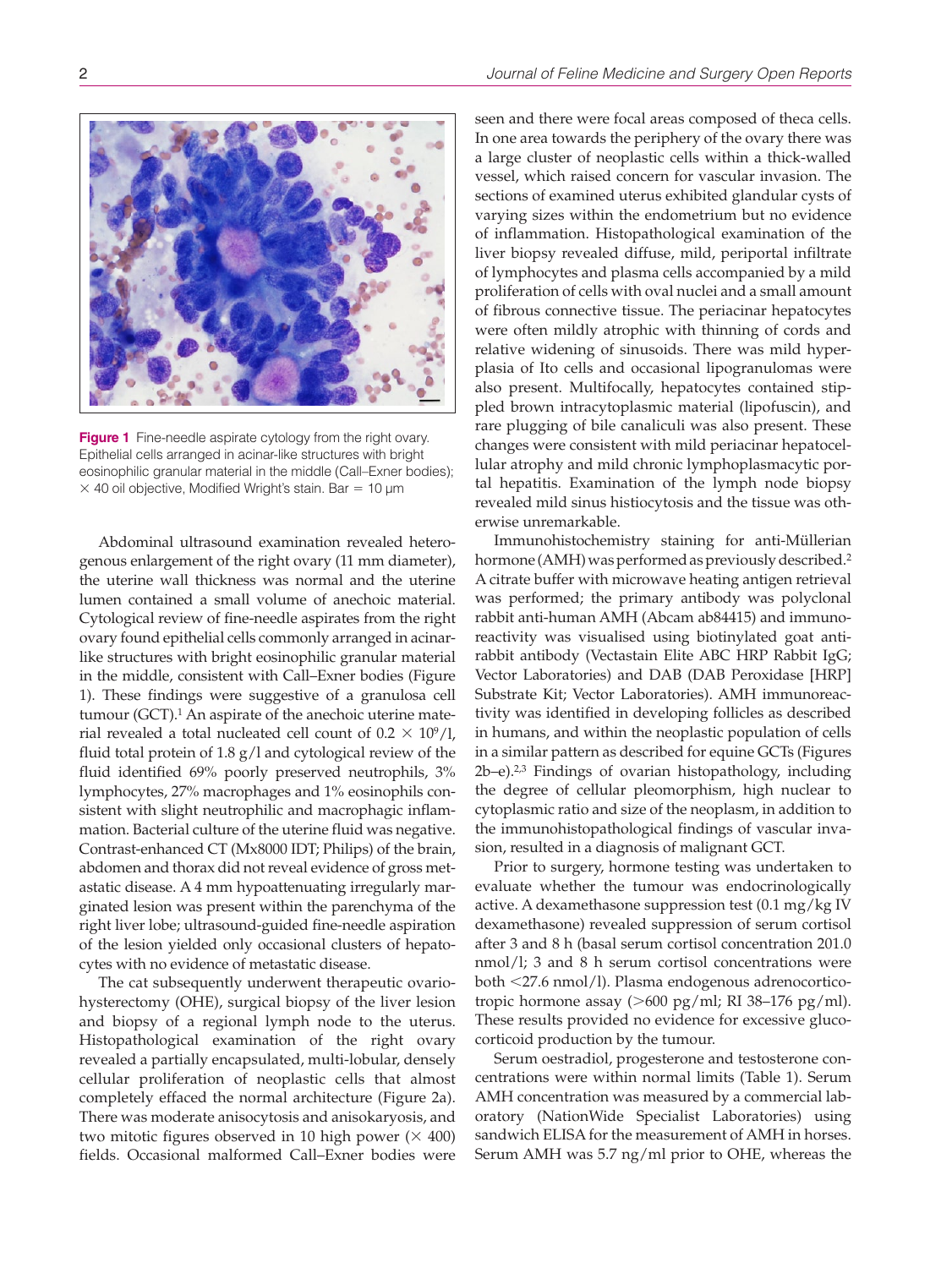

**Figure 2** (a) Haematoxylin and eosin-stained section of tissue of the ovarian neoplasm showing a region where the neoplasm is encapsulated. (b–e) Anti-Müllerian hormone immunoreactivity. (b) Antibody-negative control section of tissue from a healthy ovary. (c) Anti-Müllerian hormone immunoreactivity identified in primordial, primary and secondary ovarian follicles from a healthy ovary. (d)  $\times$  50 magnification, (e)  $\times$  200 magnification image demonstrating anti-Müllerian hormone immunoreactivity identified within the neoplastic population of granulosa cells

|  |  |  |  | Table 1 Results of serum sex hormone analysis prior to ovariohysterectomy |  |
|--|--|--|--|---------------------------------------------------------------------------|--|
|--|--|--|--|---------------------------------------------------------------------------|--|

|                                              | Patient serum concentration | Upper limit of reference interval |
|----------------------------------------------|-----------------------------|-----------------------------------|
| Oestradiol (pmol/l)<br>Progesterone (pmol/l) | 5.1<br>2.5                  | 10.0<br>3.0                       |
| Testosterone (nmol/l)                        | 0.15                        | 0.2                               |

neutered ( $n = 8$ ) and entire female ( $n = 4$ ) cats was

highest concentration measured in a group of healthy 1.7 ng/ml (Figure 3). Two months following OHE, serum AMH concentration had decreased to  $<$  0.04 ng/ml.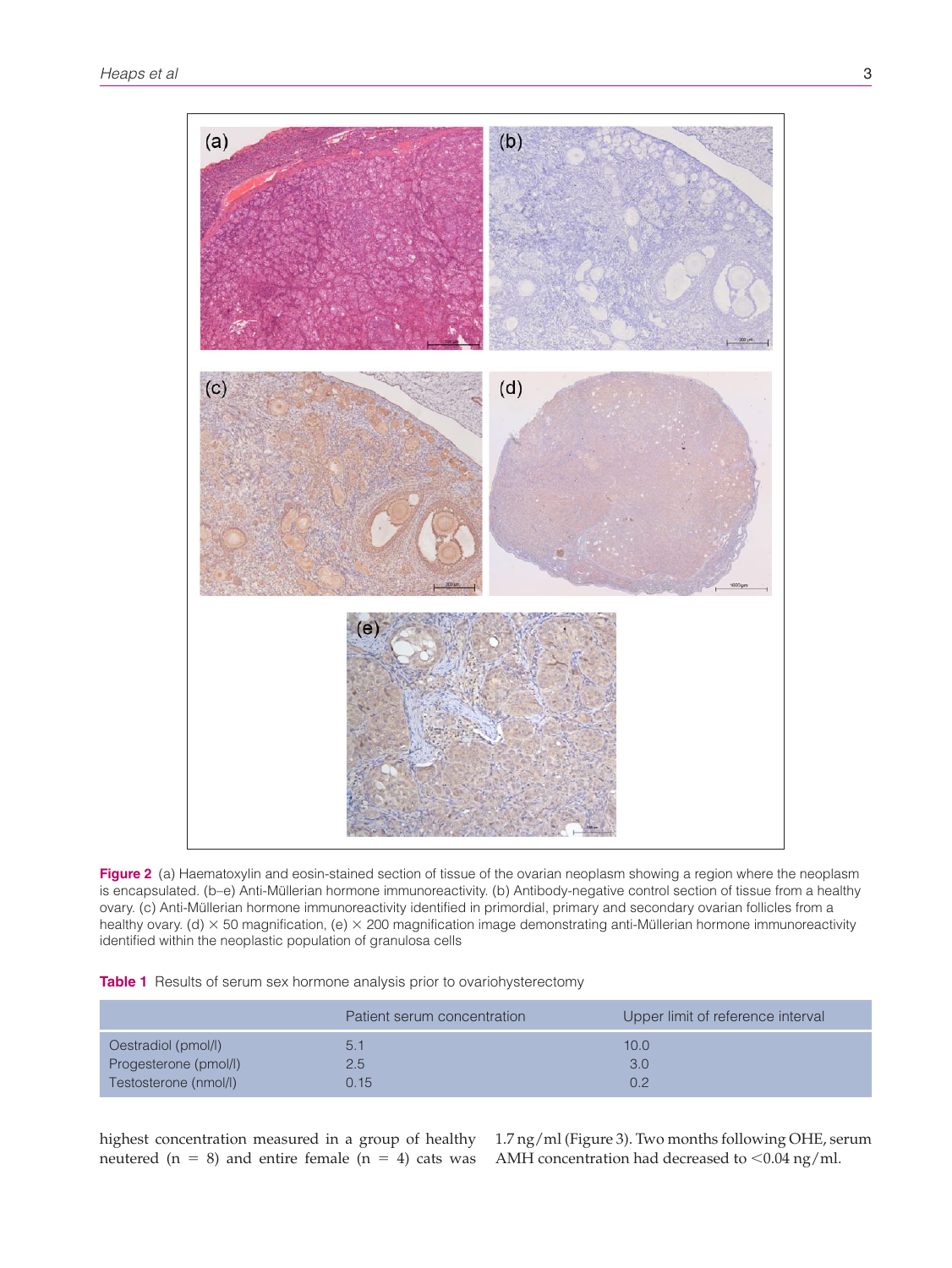

**Figure 3** Scatter dot plot representing serum anti-Müllerian hormone (AMH) concentration (ng/ml) in female neutered (FN;  $n = 8$ ) and female entire (FE;  $n = 4$ ) control groups, and pre-(inverted triangle) and post-ovariohysterectomy (triangle) in the cat diagnosed with a granulosa cell tumour (GCT). The length of the vertical line represents the range of the data and the dissecting line represents the median of the data. The lower range and median lines are superimposed in the FN group. The lower level of detection of the assay is 0.04 ng/ml

Surgical intervention resulted in complete resolution of clinical signs and BCS increased to 4/9 at re-evaluation 1 month later. A complete blood cell count and serum biochemistry performed at this time were unremarkable. However, 6 months following surgery the cat presented to the primary veterinary surgeon following several complex partial seizures. These episodes manifested as facial twitching, vocalisation, falling and circling to the right. The cat later developed central blindness and was euthanased.

Post-mortem macroscopic examination did not reveal any gross abnormalities. Microscopic examination of the brain revealed a neoplasm expanding and effacing the parenchyma within the neocortex above the midthalamus. The neoplasm was well-demarcated, nonencapsulated, densely cellular and was composed of numerous astrocytes exhibiting moderate anisocytosis, anisokaryosis and mitotic activity. Large areas of necrosis were present and neoplastic astrocytes widely infiltrated the adjacent neuropil. The neoplasm exhibited positive immunoreactivity for vimentin and glial fibrillary acidic protein consistent with an intermediate grade (anaplastic) astrocytoma.

### **Discussion**

Ovarian neoplasms are rare in UK cats. This is likely to reflect the predominantly neutered population of female cats in the UK. GCTs are stromal tumours arising from ovarian granulosa cells and represent nearly half of all ovarian neoplasms in cats.4 These tumours predominantly occur in middle-aged-to-geriatric cats.<sup>5</sup> Metastatic behaviour shows considerable interspecies variation, occurring rarely in mares but commonly in queens, with reported metastasis in around 50% of cases.<sup>4</sup> Metastasis occurs to local lymph nodes, peritoneum or haematogenously to distant organs.6

Some GCTs produce functional hormones, including glucocorticoids and reproductive hormones such as oestrogen, progesterone, testosterone and inhibin.<sup>6</sup> Aberrant reproductive hormone production can result in persistent anestrus, continuous oestrus or masculinisation.<sup>4,6</sup> The diagnosis of both a GCT and an astrocytoma in the same patient raises the question of whether the astrocytoma was contributing to the initial presenting clinical signs. We believe the cat's initial behavioural changes were a consequence of GCT-induced oestrous behaviour because the cat's clinical signs resolved following OHE and because CT of the brain was unremarkable at initial presentation. However, it is plausible that it had abdominal pain, which was not appreciated during initial physical examination and which might have contributed to its initial behaviour aberrations.

The hormone AMH is a dimeric glycoprotein in the transforming growth factor β superfamily, which has not been previously measured in cats with ovarian neoplasms. AMH is required for male gonadogenesis and is secreted by granulosa cells in pre-antral and small follicles at low concentrations in adult female horses.3 In this role, AMH inhibits the recruitment of primordial follicles into the growing pool by reducing the responsiveness of follicles to follicle-stimulating hormone and thus limiting the number of actively growing follicles.7 A recent study described serum AMH as a diagnostic test with 100% sensitivity and specificity for the differentiation between neutered and entire status in cats.<sup>8</sup> The presence of AMH in primordial, primary and secondary feline follicles was demonstrated for the first time by the immunohistochemical analyses. The presence of AMH in early feline follicles suggests the inhibitory role of follicular development by AMH might also occur in cats.

Serum inhibin has previously been used as the bioassay of choice to detect functional GCTs in women and mares.9–12 However, serum AMH is now considered to be a more specific marker for GCTs than inhibin, with documented increases in serum AMH concentrations in 76–93% of women and in 100% of mares with GCTs.13–17 The results of serum AMH prior to surgery in this case support the use of this test in the diagnosis of feline GCTs. Serum AMH might also be useful for the monitoring of recurrence of feline GCTs because these tumours can recur years after the original diagnosis in humans.18,19

The concurrent ovarian and uterine abnormalities seen in this case were not unexpected. Endometrial hyperplasia has been previously reported in a cat and in dogs with a GCT.20,21 Cystic endometrial hyperplasia is most commonly a consequence of oestrogenic effects on the uterus. Increased serum progesterone may also induce endometrial changes; however, the histopathological appearance